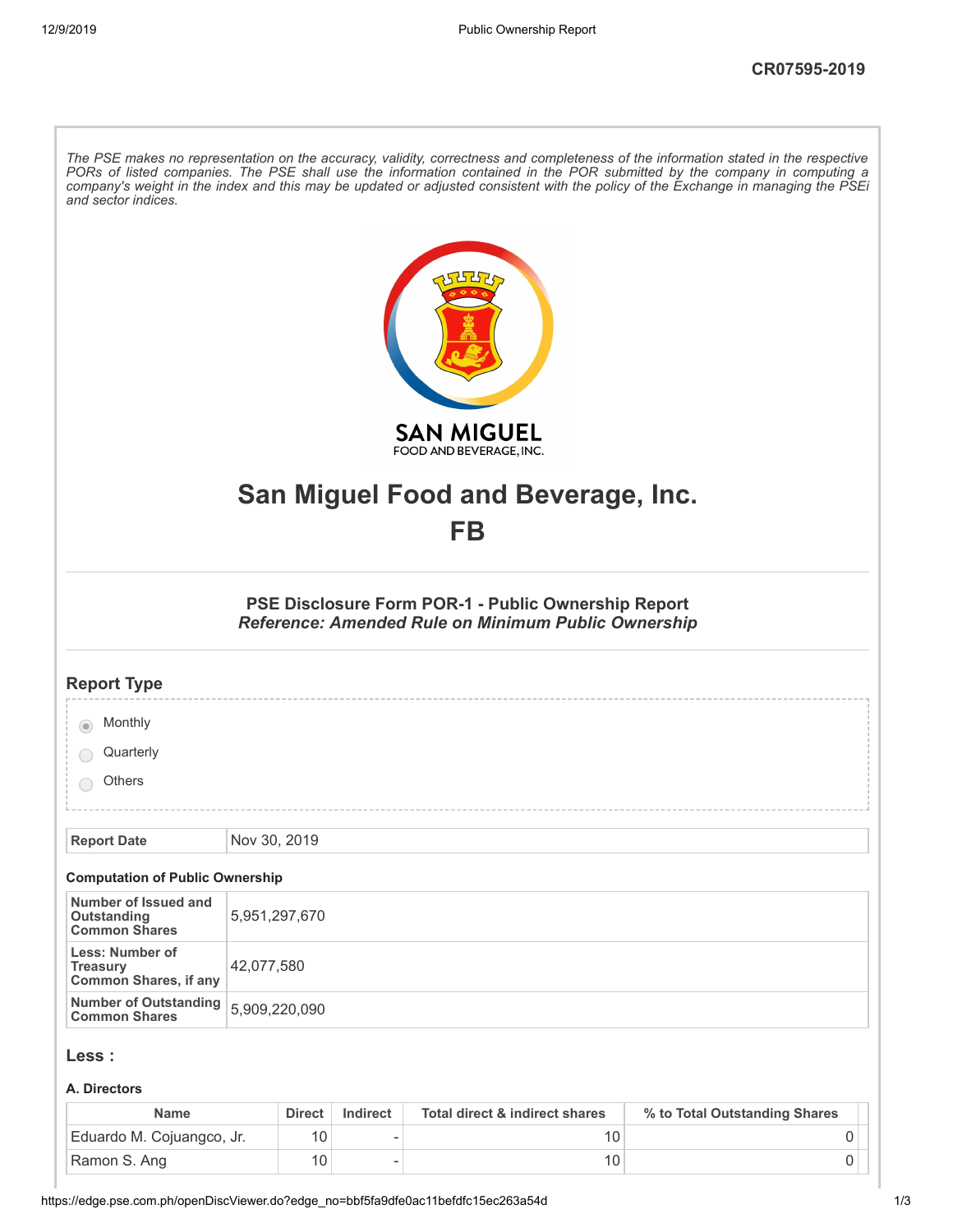| Carmelo L. Santiago      | 10  |         | 10      | 0 |
|--------------------------|-----|---------|---------|---|
| Menardo R. Jimenez       | 10  |         | 10      | 0 |
| Francisco S. Alejo III   | 10  | 230,000 | 230,010 | O |
| Ma. Romela M. Bengzon    | 10  |         | 10      | O |
| Minita V. Chico-Nazario  | 10  |         | 10      | 0 |
| Ricardo C. Marquez       | 10  |         | 10      | 0 |
| Cirilo P. Noel           | 10  |         | 10      | O |
| Roberto N. Huang         | 10  |         | 10      | 0 |
| Emmanuel B. Macalalag    | 10  |         | 10      | 0 |
| Ferdinand K. Constantino | 10  |         | 10      | O |
| Aurora T. Calderon       | 10  |         | 10      | 0 |
| Winston A. Chan          | 10  |         | 10      | 0 |
| Joseph N. Pineda         | 10  |         | 10      | 0 |
|                          | 150 | 230,000 | 230,150 | 0 |

### **B. Officers**

| <b>Name</b>                              |  | Direct   Indirect   Total direct & indirect shares   % to Total Outstanding Shares |
|------------------------------------------|--|------------------------------------------------------------------------------------|
| Ramon S. Ang (same as above)             |  |                                                                                    |
| Francisco S. Alejo III (same as above)   |  |                                                                                    |
| Roberto N. Huang (same as above)         |  |                                                                                    |
| Emmanuel B. Macalalag (same as above)    |  |                                                                                    |
| Ferdinand K. Constantino (same as above) |  |                                                                                    |
| Ildefonso B. Alindogan                   |  |                                                                                    |
| Alexandra B. Trillana                    |  |                                                                                    |
|                                          |  |                                                                                    |

### **C. Principal/Substantial Stockholders**

| <b>Name</b>            | <b>Direct</b> | Indirect | Total direct & indirect shares | % to Total Outstanding Shares |
|------------------------|---------------|----------|--------------------------------|-------------------------------|
| San Miguel Corporation | 5,245,082,440 | ۰        | 5,245,082,440                  | 88.76                         |
|                        | 5,245,082,440 |          | 5,245,082,440                  | 88.76                         |

# **D. Affiliates**

| <b>Name</b> | <b>Direct</b> | Indirect | Total direct & indirect shares | % to Total Outstanding Shares |
|-------------|---------------|----------|--------------------------------|-------------------------------|
| None        |               |          |                                |                               |
|             |               |          |                                |                               |

### **E. Government**

| <b>Name</b> | <b>Direct</b> | Indirect | Total direct & indirect shares | % to Total Outstanding Shares |
|-------------|---------------|----------|--------------------------------|-------------------------------|
| None        |               |          |                                |                               |
|             |               |          |                                |                               |

# **F. Banks**

| <b>Name</b> | <b>Direct</b> | Indirect | Total direct & indirect shares | % to Total Outstanding Shares |
|-------------|---------------|----------|--------------------------------|-------------------------------|
| None        |               |          |                                |                               |
|             |               |          |                                |                               |

# **G. Employees**

| <b>Name</b> | <b>Direct</b> | Indirect | Total direct & indirect shares | % to Total Outstanding Shares |
|-------------|---------------|----------|--------------------------------|-------------------------------|
| None        |               |          |                                |                               |
|             |               |          |                                |                               |